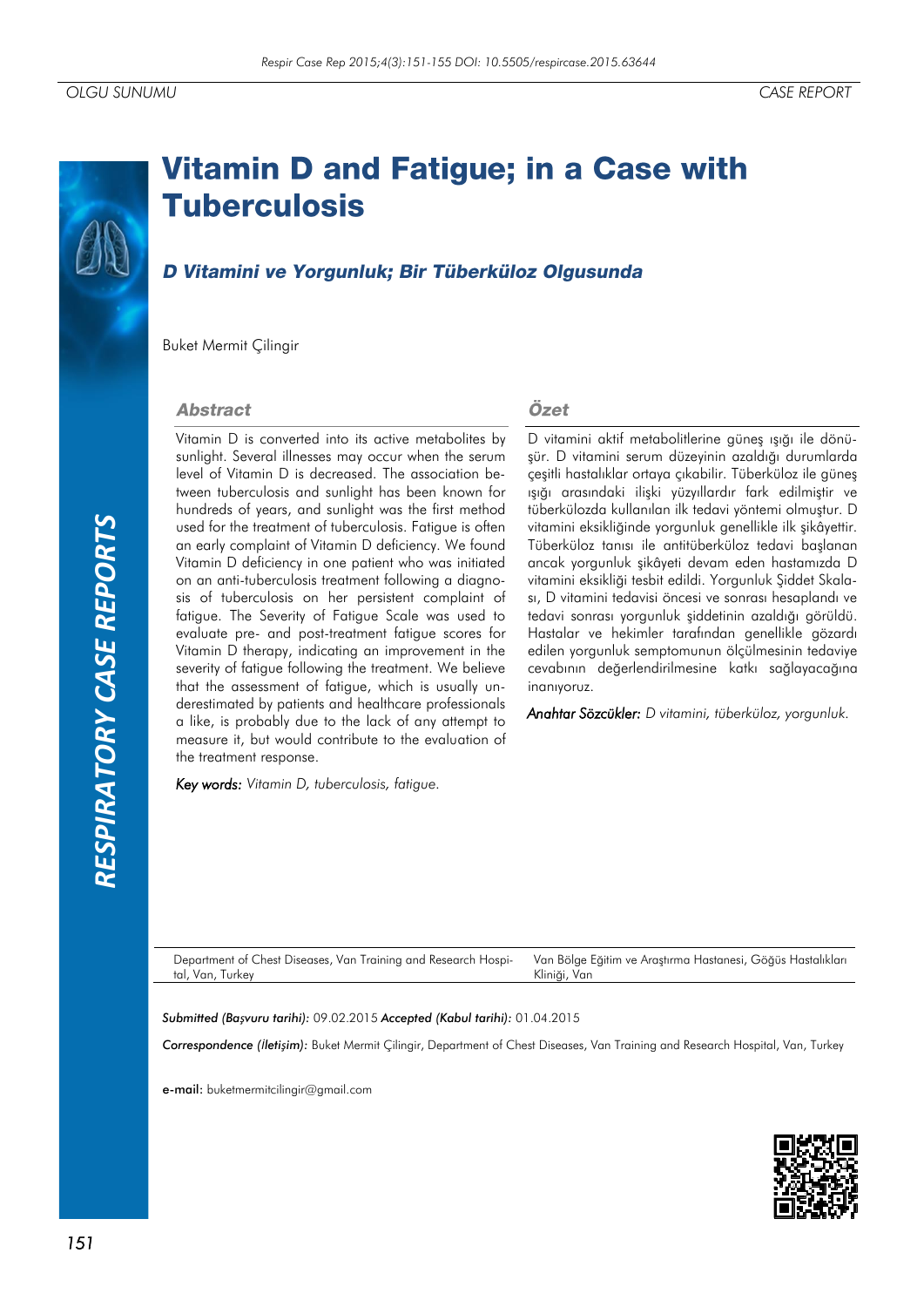Tuberculosis has a high mortality and morbidity rate. Its incidence varies worldwide according to region. The risk factors include low level of education, lower income, alcohol abuse, lower body mass index, unemployment and a smoking habit. The risk of transmission is higher within the household, particularly in children less than six years of age. The onset and transmission of the disease is facilitated in congregate settings (prisons, care centers, etc.), in the presence of condition leading to lower resistance in the body (HIV infection, malnutrition, use of immunosuppressive agents, and use of TNF alpha inhibitors, etc.) (1,2).

The conversion of 7-dehyrocholesterol into cholecalciferol takes place in the dermis and epidermis on exposure to sunlight. 1,25 (OH) cholecalciferol activates both monocytes and macrophages, both inhibiting the growth of *M. tuberculosis* and switching the immune response from T helper 1 to T helper 2.

Studies have shown that Vitamin D and its metabolites may play a role in regulating granulomatous reactions and they can improve the ability of alveolar macrophages to prevent growth of mycobacteria (3). A low vitamin D level reduces serum total and ionized calcium, ultimately resulting in skeletal demineralization and muscle weakness. Fatigue is the end result of the underlying muscle fatigue, which is more commonly encountered than muscle weakness (4).

### CASE

A 32-year-old female patient presented with complaints of fatigue, shortness of breath, cough and sputum. She reported that her complaints had for the previous few years especially increased in the wintertime but she didn't care, since she attributed it to smoking, and she had smoked for 10 years. However, she decided to take medical advice when for the previous month she had suffered from shortness of breath even during short walks.

The physical examination showed bilateral normal breath sounds by auscultation. A posteroanterior chest x-ray showed bilateral multiple scattered opacities in the right lower lung zone and larger ones in the left upper lung zone (Figure 1). The results of blood analysis were as follows: WBC: 7880/mm<sup>3</sup>; 28% lymphocyte, erythrocyte sedimentation rate: 2 mm/ hour, CRP: 0.24 mg/ml. ARB was negative in sputum twice. PPD was 12 mm and BCG scar was positive.

The patient underwent contrasted thoracic CT which showed an irregular consolidation with lobulated contours, measuring 3x0.7 cm at the widest point with pleural based infiltrate pointed toward the hilar region in the posterior segment of the left upper lobe (Figure 2), multiple nodules, the largest measuring 1.4 cm in the lateral basal segment of the right lower lobe (Figure 3), and a 1.5 cm nodular lesion in the posterior basal of the right lower lobe with an air space in the anterior division (Figure 4).



*Figure 1: Bilateral multiple scattered opacities in the right lower lung zone and larger in the left upper lung zone*



*Figure 2: An irregular consolidation with lobulated contours, measuring 3x0.7 cm at the widest point with pleural-based infiltrate pointed toward the hilar region in the posterior segment of the left upper lobe*

The patient was referred to the thoracic surgery department for a thoracoscopic biopsy. The pathology result of the biopsy performed by VATS (video-assisted thoracic surgery) reported granulomatous inflammation with caseification and she was initiated on an anti-tuberculosis treatment and B complex vitamin therapy.

The hemogram and biochemical parameters were normal at the end of the first month of antituberculosis treatment.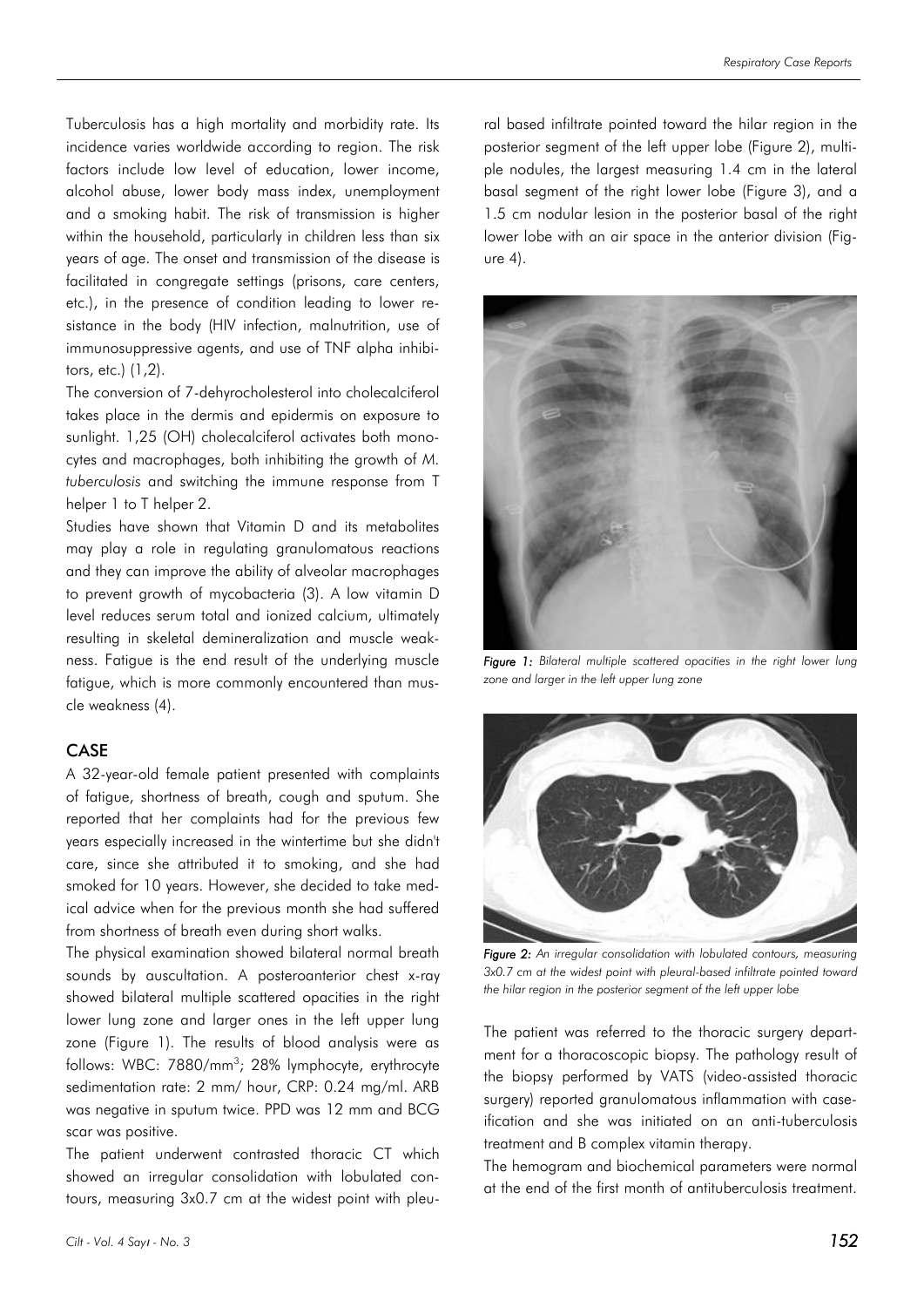However the patient reported that she still had complaints of fatigue, malaise, joint pain, and shortness of breath on exertion. Therefore, thyroid function tests were performed and levels of Vitamin B12, ferritin, iron and parathyroid hormone were measured, revealing results within the normal range. The level of Vitamin D was 3 ng/ml. The Turkish version of the Fatigue Severity Scale (FSS) was administered to the patient and the FSS score was 24. She started to receive an oral dose of 50,000 IU of Vitamin D. She received it once a week for eight weeks, and the FSS score was reassessed at the end of the treatment, which showed that the score was decreased to 3. The serum level of Vitamin D was 49 ng/ml and the patient had no active complaint. The antituberculosis treatment was discontinued at the end of nine months when the thoracic CT showed no increase in the number and size of the nodules.



*Figure 3: Multiple nodules, the largest measuring 1.4 cm in the lateral basal segment of the right lower lobe*



*Figure 4: A 1.5 cm nodular lesion in the posterior basal of the right lower lobe with air space in the anterior division*

### **DISCUSSION**

Turkey is among the countries where tuberculosis represents a severe health problem (2). A study showed an association between lower levels of Vitamin D and tuberculosis.

It stated that there was a summer peak in tuberculosis diagnoses after a midwinter peak in vitamin D deficiency  $(5)$ .

Vitamin D is essential in calcium homeostasis. It facilitates the absorption of calcium from the intestine, reabsorption of calcium from the kidneys and release of calcium from the skeleton. A low vitamin D level reduces serum total and ionized calcium, resulting in skeletal demineralization and muscle weakness. With better understanding of the formation of Vitamin D and the pathogenesis of tuberculosis, it became clear that Vitamin D was an important mediator of the macrophage activation, which is central to protective immunity against tuberculosis (6). The association between Vitamin D and tuberculosis has been linked to genetic factors and polymorphism of the Vitamin D receptor (VDR) gene has been implicated (6).



*Figure 5: Irregular lobulated consolidation on posterior of left upper lobe after treatment*



*Figure 6: Weakly regressed nodule after treatment on posterobasal of right lower lobe*

Mycobacterial ligands bind to the heterodimeric Toll-like receptor 2/1 combination and they activate the Vitamin D receptor and 1-α-hydroxylase. The 1-α-hydroxylase gene converts the 25-hydroxyvitamin D3, the principle circulating metabolite of Vitamin D to 1,25 dihydroxyvitamin D3 (calcitriol), the bioactive form of vitamin D (5). Calcitriol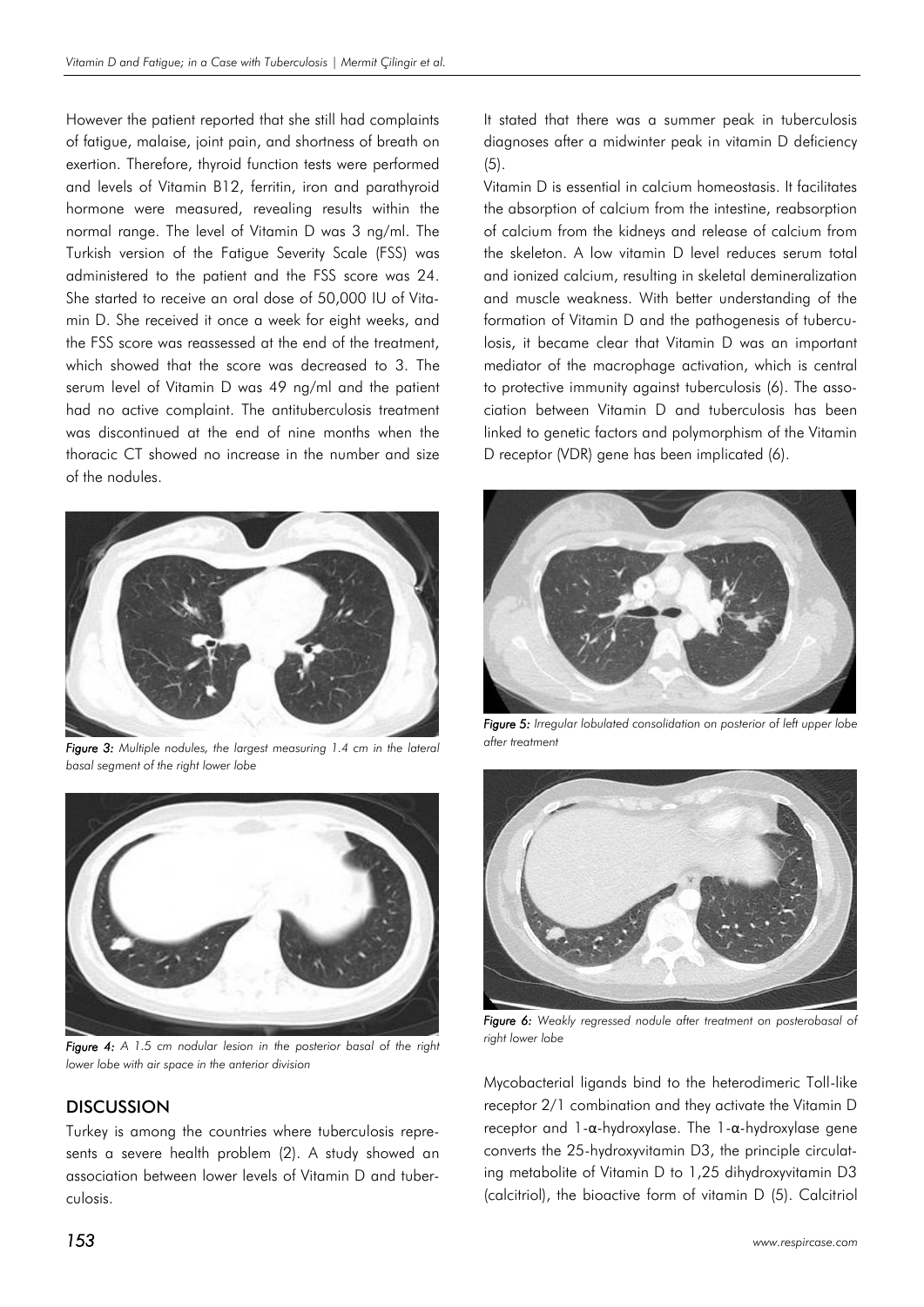stimulates the expression of the cathelicidin antimicrobial peptide, which can restrict the growth of *M. tuberculosis* (7).

Many studies have been conducted to determine the normal range of 25 (OH) Vitamin D for identifying the Vitamin D deficiency (8). As result, it was defined as 'deficient' if the 25 (OH) vitamin D level is less than 20 ng/ml, 'insufficient' if it is between 21 and 29 ng/ml and 'normal' if it is higher than 30 ng/ml (3).

In a study designed by Wilkinson et al (9) 25 (OH) concentrations of Vitamin D were assessed in tuberculosis patients and those contacted them among Gujarati-Asians who migrated to the United Kingdom and concentrations less than 10 nmol/L were considered as insufficiency. The concentrations of Vitamin D were less than this concentration in 67% of patients and 26% of TB contacts (9).

In another study which analyzed a group of patients diagnosed with tuberculosis and treated with 10,000 IU/day of vitamin D per day compared to placebo, it was shown that sputum culture negativity was 100% in the group of Vitamin D versus 77% in placebo group six weeks after the initiation of antituberculosis treatment (10). In our patient, as the concentration of Vitamin D was at the lowest during the initial assessment and based on the above-mentioned studies, we thought that low levels of Vitamin D might be a contributor to the development of tuberculosis. She received oral dose of 50,000 IU of Vitamin D once a week for 8 weeks, as recommended in the guidelines issued by the Endocrine Society for patients with Vitamin D deficiency, based on the age and underlying medical conditions.

According to these guidelines, all adults who are vitamin D deficient are recommended to be treated with 6000 IU/day or 50,000 IU/week of vitamin D2 or vitamin D3 for eight weeks to achieve a blood level of 25(OH)D above 30 ng/ml, followed by a maintenance therapy of 1500–2000 IU/day (11).

Fatigue is a subjective experience and the use of patientrated scales is more convenient for the measurement of fatigue (12). The Fatigue Severity Scale is a common tool used for many diseases. We used the Turkish version Fatigue Severity Scale (FSS) to measure the severity of fatigue in our patient (13). The scale consists of nine questions to evaluate the severity of fatigue and each question is rated on a scale ranging from 1 (strongly disagree) to 7 (strongly agree). The higher scores indicate severe fatigue (14).

Our patient had complained of fatigue for a long time. Metabolic disorders that may be associated with fatigue such as thyroid dysfunction, anemia, ferritin, iron deficiency parathyroid hormone dysfunction and low Vitamin B12 levels were investigated, revealing results within the normal range but we found that the concentration of Vitamin D was low. A Vitamin D replacement therapy was planned, but the severity of fatigue was determined using the FSS before treatment. Consequently, we aimed to determine the level of fatigue before and after the treatment. Our aim was also supported by studies, which reported an association between the concentration of Vitamin D and score of fatigue in patients with cancer and myasthenia gravis, and showed an improvement in the Fatigue Severity Scale when the concentration of Vitamin D returned to normal levels (15,16).

In conclusion, since fatigue can both occur in tuberculosis and be one of the side effects of the antituberculosis agents used, it was rational to consider Vitamin D deficiency as an underlying factor for our patient's complaint. Patients and healthcare professionals often underestimate fatigue even though it reduces the quality of life. In other disorders with a concomitant fatigue symptom, assessing the response to treatment using the FSS as an objective measurement of fatigue, will be beneficial.

### CONFLICTS OF INTEREST

None declared.

### AUTHOR CONTRIBUTIONS

Concept - B.M.Ç.v; Planning and Design - B.M.Ç.; Supervision - B.M.Ç.; Funding - B.M.Ç.; Materials - B.M.Ç.; Data Collection and/or Processing - B.M.Ç.; Analysis and/or Interpretation - B.M.Ç.; Literature Review - B.M.Ç.; Writing - B.M.Ç.; Critical Review - B.M.Ç.

### YAZAR KATKILARI

Fikir - B.M.Ç.; Tasarım ve Dizayn - B.M.Ç.; Denetleme - B.M.Ç.; Kaynaklar - B.M.Ç.; Malzemeler - B.M.Ç.; Veri Toplama ve/veya İşleme - B.M.Ç.; Analiz ve/veya Yorum - B.M.Ç.; Literatür Taraması - B.M.Ç.; Yazıyı Yazan - B.M.Ç.; Eleştirel İnceleme - B.M.Ç.

### **REFERENCES**

1. Global tuberculosis control: WHO report 2011. Geneva, World Health Organization, 2011 (WHO/HTM/TB/2011.16).